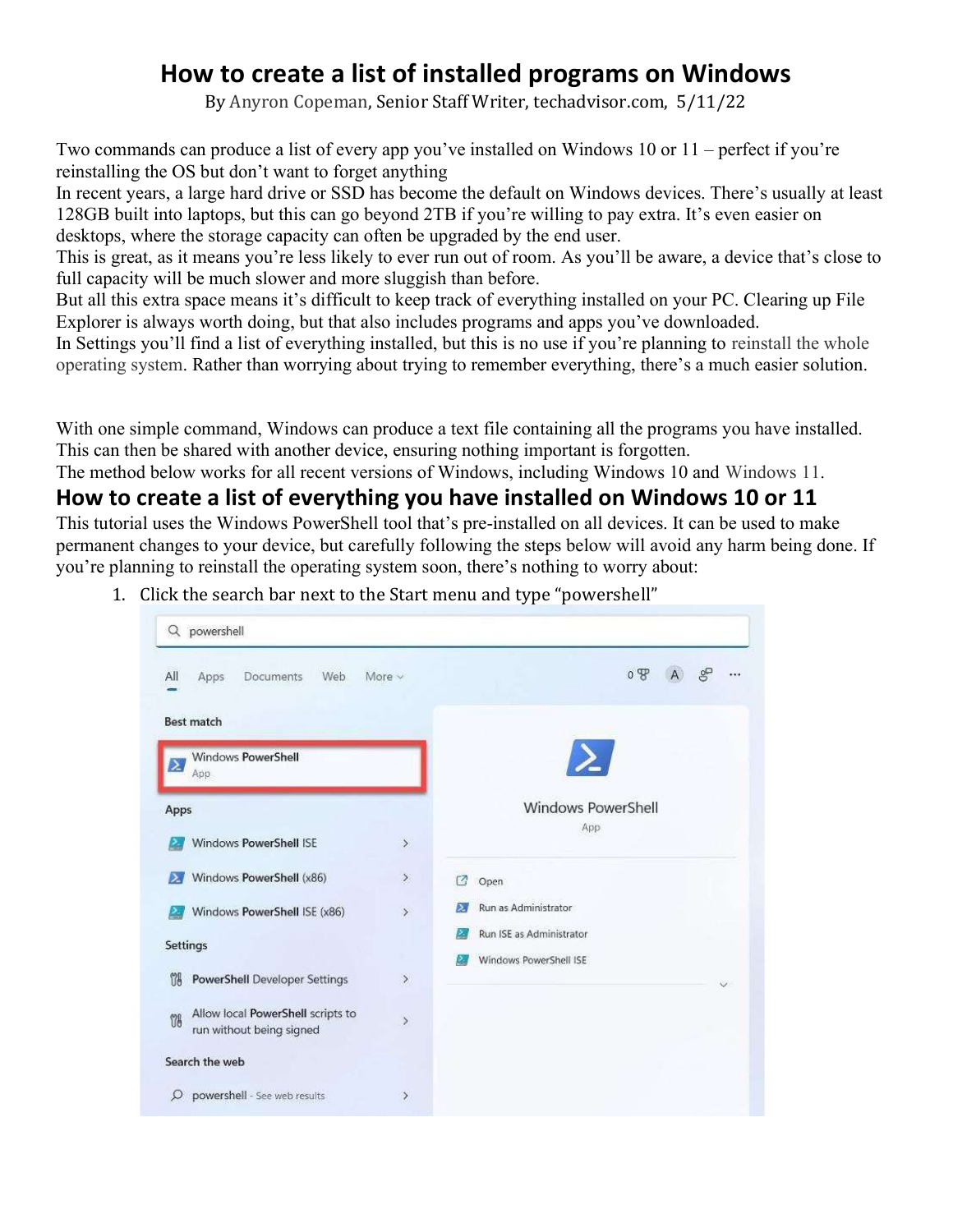- 2. Click Windows PowerShell to open it and you'll be presented with a window ready for your command
- 3. Copy and paste the following command exactly as you see it below, then hit Enter: Get-ItemProperty

HKLM:\Software\Wow6432Node\Microsoft\Windows\CurrentVersion\Uninstall\\* | Select-

Object DisplayName, DisplayVersion, Publisher, InstallDate | Format-Table –AutoSize

Windows PowerShell



5. The PowerShell window will now display every program you have installed, alongside the

version, developer name and when it was first downloaded.

| Intel(R) Wireless Bluetooth(R)<br>22.10.0.2<br>Intel Corporation<br>Futuremark SystemInfo<br>Futuremark<br>5.37.888.0<br>Realtek USB Ethernet Controller All-In-One Windows Driver<br>Realtek<br>10.39.518.2020<br>Microsoft Visual C++ 2013 Redistributable (x64) - 12.0.30501<br>Microsoft Corporation<br>12.0.30501.0<br>Windows 11 Installation Assistant<br>Microsoft Corporation<br>1.4.19041.1285<br>Microsoft Visual C++ 2013 x86 Minimum Runtime - 12.0.21005<br>Microsoft Corporation<br>12.0.21005<br>Microsoft Visual C++ 2010 x86 Redistributable - 10.0.30319<br>Microsoft Corporation<br>10.0.30319 | 202<br>202<br>202 |
|--------------------------------------------------------------------------------------------------------------------------------------------------------------------------------------------------------------------------------------------------------------------------------------------------------------------------------------------------------------------------------------------------------------------------------------------------------------------------------------------------------------------------------------------------------------------------------------------------------------------|-------------------|
|                                                                                                                                                                                                                                                                                                                                                                                                                                                                                                                                                                                                                    |                   |
|                                                                                                                                                                                                                                                                                                                                                                                                                                                                                                                                                                                                                    |                   |
|                                                                                                                                                                                                                                                                                                                                                                                                                                                                                                                                                                                                                    |                   |
|                                                                                                                                                                                                                                                                                                                                                                                                                                                                                                                                                                                                                    |                   |
|                                                                                                                                                                                                                                                                                                                                                                                                                                                                                                                                                                                                                    |                   |
|                                                                                                                                                                                                                                                                                                                                                                                                                                                                                                                                                                                                                    | 202               |
|                                                                                                                                                                                                                                                                                                                                                                                                                                                                                                                                                                                                                    | 202               |
| Microsoft Visual C++ 2015-2019 Redistributable (x64) - 14.24.28127 14.24.28127.4<br>Microsoft Corporation                                                                                                                                                                                                                                                                                                                                                                                                                                                                                                          |                   |
| Microsoft Visual C++ 2019 X86 Minimum Runtime - 14.24.28127<br>Microsoft Corporation<br>14.24.28127                                                                                                                                                                                                                                                                                                                                                                                                                                                                                                                | 202               |
| Samsung DPI Configuration<br>Samsung Electronics Co., Ltd. 202<br>1.0.18                                                                                                                                                                                                                                                                                                                                                                                                                                                                                                                                           |                   |
| Samsung DeX<br>Samsung Electronics Co., Ltd. 202<br>1.0.2.26                                                                                                                                                                                                                                                                                                                                                                                                                                                                                                                                                       |                   |
| 8.7.10401.16510 Intel Corporation<br>Intel(R) Dynamic Tuning                                                                                                                                                                                                                                                                                                                                                                                                                                                                                                                                                       |                   |
| Snagit 2021<br>TechSmith Corporation<br>21.4.3.11096                                                                                                                                                                                                                                                                                                                                                                                                                                                                                                                                                               |                   |
| PCMark 10<br>2.1.2508.0<br>UL                                                                                                                                                                                                                                                                                                                                                                                                                                                                                                                                                                                      |                   |
| Intel® Integrated Sensor Solution<br>3.10.100.4446<br>Intel Corporation                                                                                                                                                                                                                                                                                                                                                                                                                                                                                                                                            |                   |
| 3DMark<br>2.17.7137.0<br><b>UL</b>                                                                                                                                                                                                                                                                                                                                                                                                                                                                                                                                                                                 |                   |
| Microsoft Visual C++ 2008 Redistributable - x86 9.0.30729.6161<br>9.0.30729.6161<br>Microsoft Corporation                                                                                                                                                                                                                                                                                                                                                                                                                                                                                                          | 202               |
| 10.1.18460.8229 Intel(R) Corporation<br>Intel(R) Chipset Device Software                                                                                                                                                                                                                                                                                                                                                                                                                                                                                                                                           |                   |
| Samsung DeX<br>Samsung Electronics Co., Ltd.<br>1.0.2.26                                                                                                                                                                                                                                                                                                                                                                                                                                                                                                                                                           |                   |
| Intel Software Package<br>8.7.10401.16510 Intel                                                                                                                                                                                                                                                                                                                                                                                                                                                                                                                                                                    |                   |
| Microsoft Visual C++ 2015-2019 Redistributable (x86) - 14.24.28127 14.24.28127.4<br>Microsoft Corporation                                                                                                                                                                                                                                                                                                                                                                                                                                                                                                          |                   |
| Microsoft Visual C++ 2019 X86 Additional Runtime - 14.24.28127<br>Microsoft Corporation<br>14.24.28127                                                                                                                                                                                                                                                                                                                                                                                                                                                                                                             | 202               |
| Realtek Audio Driver<br>Realtek Semiconductor Corp.<br>6.0.8996.1                                                                                                                                                                                                                                                                                                                                                                                                                                                                                                                                                  | 202               |
| Microsoft Visual C++ 2013 Redistributable (x86) - 12.0.30501<br>Microsoft Corporation<br>12.0.30501.0                                                                                                                                                                                                                                                                                                                                                                                                                                                                                                              |                   |
| Microsoft Visual C++ 2013 x86 Additional Runtime - 12.0.21005<br>12.0.21005<br>Microsoft Corporation                                                                                                                                                                                                                                                                                                                                                                                                                                                                                                               | 202               |

The final stage involves exporting to a text file. Scroll to the bottom of the list until you see 'PS C:  $\vee$  followed

by your username ('anyro' in the example below)

1. To the right of the > symbol, copy and paste the following:

Get-ItemProperty

HKLM:\Software\Wow6432Node\Microsoft\Windows\CurrentVersion\Uninstall\\* | Select-Object DisplayName, DisplayVersion, Publisher, InstallDate | Format-Table –AutoSize

> C:\Users\anyro\Documents\InstalledPrograms.txt

Just make sure you replace the file path and document name (italicised above) with details of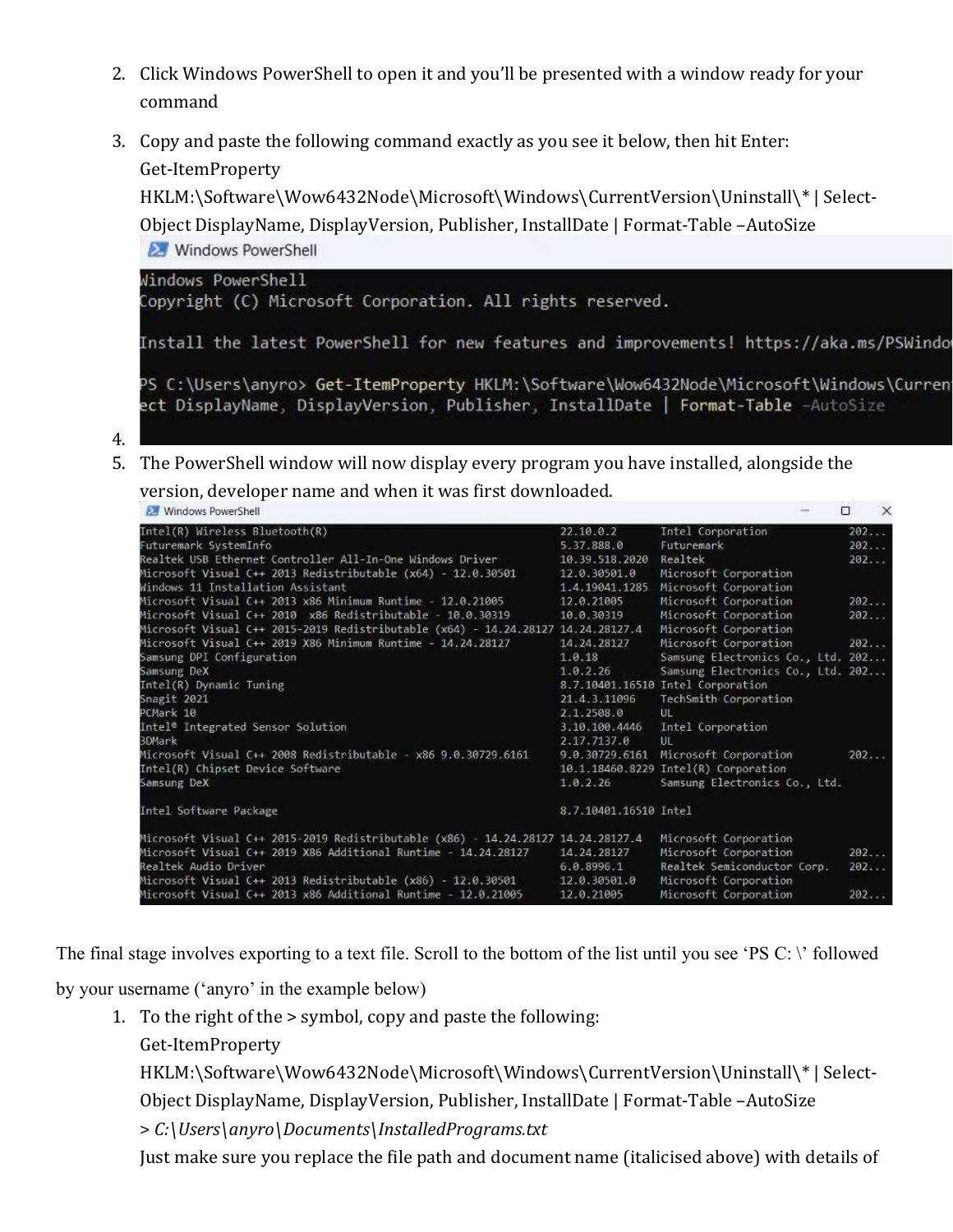## your own

| <b>EXT</b> Windows PowerShell                                                                                                                                                                                                                                                                               |                                                         |                                                                                                                                 |                   | × |
|-------------------------------------------------------------------------------------------------------------------------------------------------------------------------------------------------------------------------------------------------------------------------------------------------------------|---------------------------------------------------------|---------------------------------------------------------------------------------------------------------------------------------|-------------------|---|
| 3DMark<br>Microsoft Visual C++ 2008 Redistributable - x86 9.0.30729.6161<br>Intel(R) Chipset Device Software<br>Samsung DeX                                                                                                                                                                                 | 2.17.7137.0<br>1.0.2.26                                 | H<br>9.0.30729.6161 Microsoft Corporation<br>10.1.18460.8229 Intel(R) Corporation<br>Samsung Electronics Co., Ltd.              | 202               |   |
| Intel Software Package                                                                                                                                                                                                                                                                                      | 8.7.10401.16510 Intel                                   |                                                                                                                                 |                   |   |
| Microsoft Visual C++ 2015-2019 Redistributable (x86) - 14.24.28127 14.24.28127.4<br>Microsoft Visual C++ 2019 X86 Additional Runtime - 14.24.28127<br>Realtek Audio Driver<br>Microsoft Visual C++ 2013 Redistributable (x86) - 12.0.30501<br>Microsoft Visual C++ 2013 x86 Additional Runtime - 12.0.21005 | 14.24.28127<br>6.0.8996.1<br>12.0.30501.0<br>12.0.21005 | Microsoft Corporation<br>Microsoft Corporation<br>Realtek Semiconductor Corp.<br>Microsoft Corporation<br>Microsoft Corporation | 202<br>202<br>202 |   |
| PS C:\Users\anyro> Get-ItemProperty HKLM:\Software\Wow6432Node\Microsoft\Windows\CurrentVersion\Uninstall\*   Select-Obj<br>ect DisplavName, DisplavVersion, Publisher, InstallDate   Format-Table -AutoSize > C:\Users\anyro\Documents\InstalledPro<br>grams.txt                                           |                                                         |                                                                                                                                 |                   |   |

Navigate to the specified area of File Explorer and it should now be there. It'll open in the Notepad app by

default, but you can share it just like any other file.

| InstalledPrograms - Notepad                                        |                          |                                   |                 |          | o | × |
|--------------------------------------------------------------------|--------------------------|-----------------------------------|-----------------|----------|---|---|
| View<br>File<br>Edit                                               |                          |                                   |                 |          |   | భ |
| DisplayName                                                        | DisplayVersion Publisher |                                   | Instal<br>lDate |          |   |   |
| <b>A &amp; &amp; WA &amp; WA &amp; &amp;</b>                       | --------------           | the state of a state to the state | AA99.94         |          |   |   |
| Intel(R) HID Event Filter                                          | 2.2.1.383                | Intel Corporation                 |                 |          |   |   |
| Geekbench 5                                                        |                          | Primate Labs Inc.                 |                 |          |   |   |
| Google Chrome                                                      | 100.0.4896.127           | Google LLC                        | 202             |          |   |   |
| Microsoft Edge                                                     | 101.0.1210.39            | Microsoft Corporation             | 202             |          |   |   |
| Microsoft Edge Update                                              | 1.3.161.35               |                                   |                 |          |   |   |
| Microsoft Edge WebView2 Runtime                                    | 101.0.1210.39            | Microsoft Corporation             | 202             |          |   |   |
| SpyderXElite                                                       |                          |                                   |                 |          |   |   |
| Intel(R) Wireless Bluetooth(R)                                     | 22.10.0.2                | Intel Corporation                 | 202             |          |   |   |
| Futuremark SystemInfo                                              | 5.37.888.0               | Futuremark                        | 202             |          |   |   |
| Realtek USB Ethernet Controller All-In-One Windows Driver          | 10.39.518.2020           | Realtek                           | 202             |          |   |   |
| Microsoft Visual C++ 2013 Redistributable (x64) - 12.0.30501       | 12.0.30501.0             | Microsoft Corporation             |                 |          |   |   |
| Windows 11 Installation Assistant                                  | 1.4.19041.1285           | Microsoft Corporation             |                 |          |   |   |
| Microsoft Visual C++ 2013 x86 Minimum Runtime<br>12.0.21005        | 12.0.21005               | Microsoft Corporation             | 202             |          |   |   |
| Microsoft Visual C++ 2010 x86 Redistributable - 10.0.30319         | 10.0.30319               | Microsoft Corporation             | 202             |          |   |   |
| Microsoft Visual C++ 2015-2019 Redistributable (x64) - 14.24.28127 | 14.24.28127.4            | Microsoft Corporation             |                 |          |   |   |
| Microsoft Visual C++ 2019 X86 Minimum Runtime - 14.24.28127        | 14, 24, 28127            | Microsoft Corporation             | 202             |          |   |   |
| Samsung DPI Configuration                                          | 1.0.18                   | Samsung Electronics Co., 1td. 202 |                 |          |   |   |
| Samsung DeX                                                        | 1.0.2.26                 | Samsung Electronics Co., Ltd. 202 |                 |          |   |   |
| Intel(R) Dynamic Tuning                                            |                          | 8.7.10401.16510 Intel Corporation |                 |          |   |   |
| Ln 1. Col 1                                                        |                          | 100%<br>Windows (CRLF)            |                 | UTF-16LE |   |   |

If you create a version of the file before and after you reinstall Windows on some devices, there's a way to

compare the two side by side:

- 1. Open Windows PowerShell once more
- 2. Copy and paste the following command, replacing the information in the file paths (italicised below) with where your specific files are located and what they're called: Compare-Object -ReferenceObject (Get-Content

C:\Users\anyro\Documents\InstalledPrograms.txt) -DifferenceObject (Get-